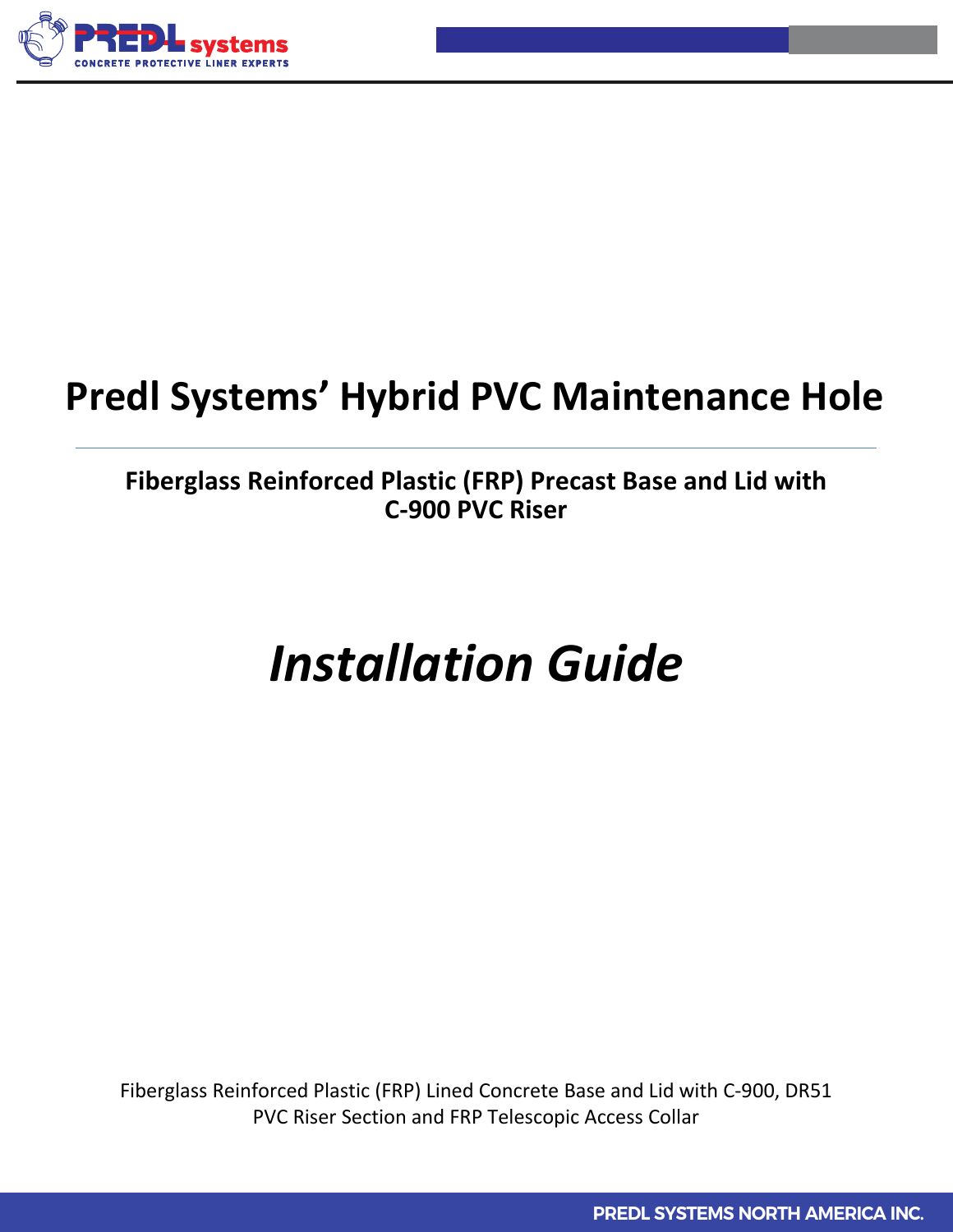

## **Contents**

- 1) General Introduction
- 2) Receiving and Inspection of Materials
- 3) On-site Storage and Handling
- 4) Maintenance Hole Installation
	- a) FRP Lined Concrete Base
	- b) C-900 PVC Riser Section
	- c) FRP Lined Concrete Lid
	- d) Concrete Encasement (if required)
- 5) Backfill of Structure
- 6) Installation of Grade Rings and Telescopic Access Collar (TAC)
- 7) Warranty and Design Life Information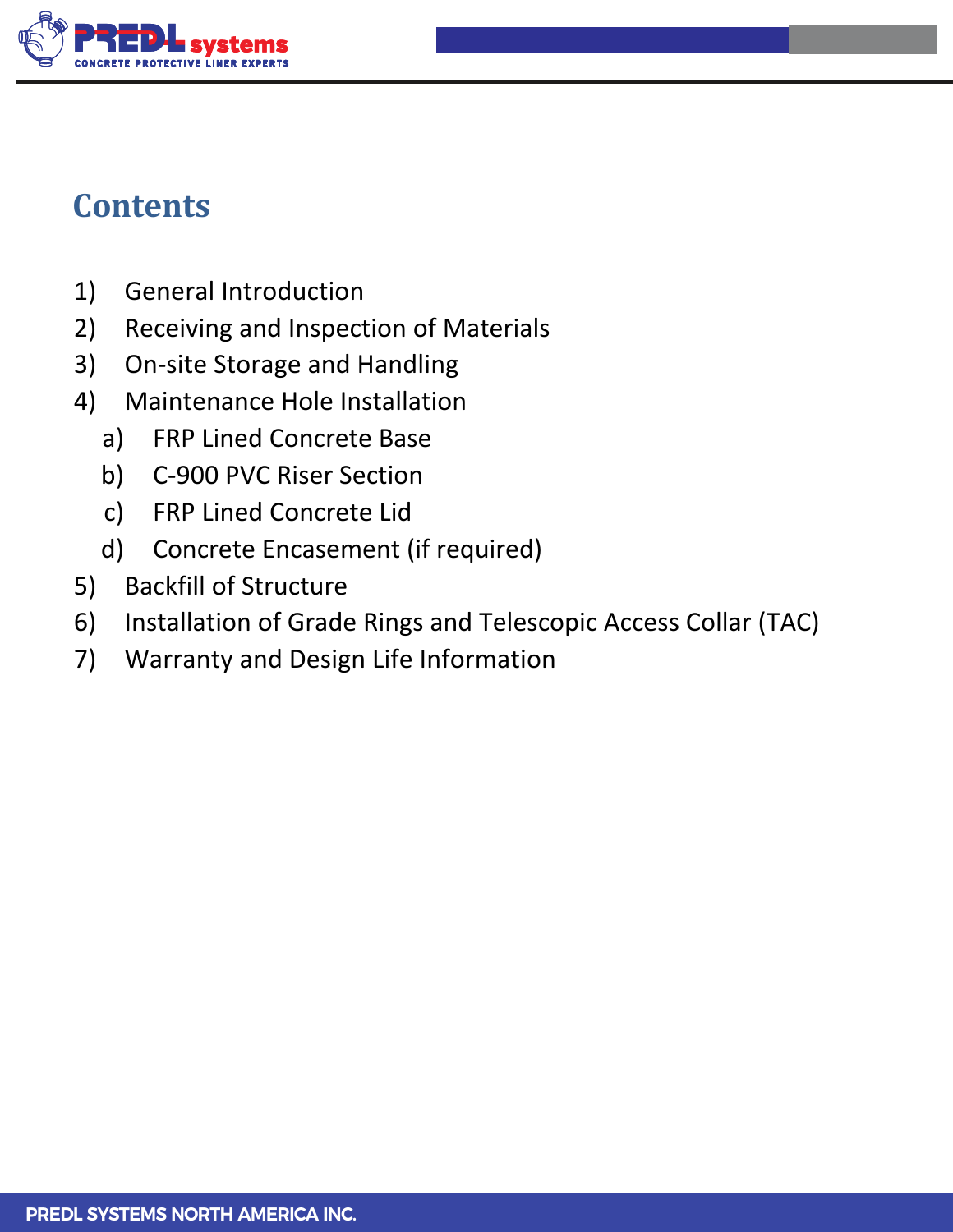

## **Hybrid PVC Maintenance Hole Installation Guide**

#### **1. General Introduction**

The Hybrid PVC Maintenance Hole system was developed to provide a superior economical solution in protecting concrete surfaces operating in corrosive wastewater environments with improved performance against abrasion and hydraulic erosion and to eliminate infiltration and exfiltration occurrences.

The base and riser components are assembled with ASTM C900 Butyl Rubber sealant (mastic) set between them, creating a watertight seal as the components nest together. Because the PVC riser is installed as a single piece, the system eliminates almost all secondary joints produced when stacking conventional precast riser. The structure is closed off by setting the FRP lined lid on top of the PVC riser and completed with an FRP transition collar providing the isolation protection for the grade rings.

The PVC Riser is supplied with the ladder pre-installed, when required, and inside drop structures can also be pre-installed, or shipped loose. This system minimizes, and in some cases eliminates, the need for work within a confined space. With fewer joints, the risk of future infiltration of groundwater is significantly reduced.

This system meets and exceeds all precast concrete specifications.

#### **2. Receiving and Inspection of Materials**

All materials shipped by Predl Systems will have a material information tag affixed to the exterior of the product (see example below). Ensure the equipment being used to offload the materials is appropriately sized to make the pick. Off-loading of, and/or on-site relocation of, materials shall be completed utilizing forks when the materials were supplied on a shipping pallet, or by connecting to the 3 cast-in lift points on each of the structures with certified 3 point chain or cable slings .



When the lid structure is offloaded, or moved on-site, care must be taken to ensure the FRP liner is not set directly on the ground. Always set and store the components on an elevated, even surface, such as a shipping pallet or wooden dunnage.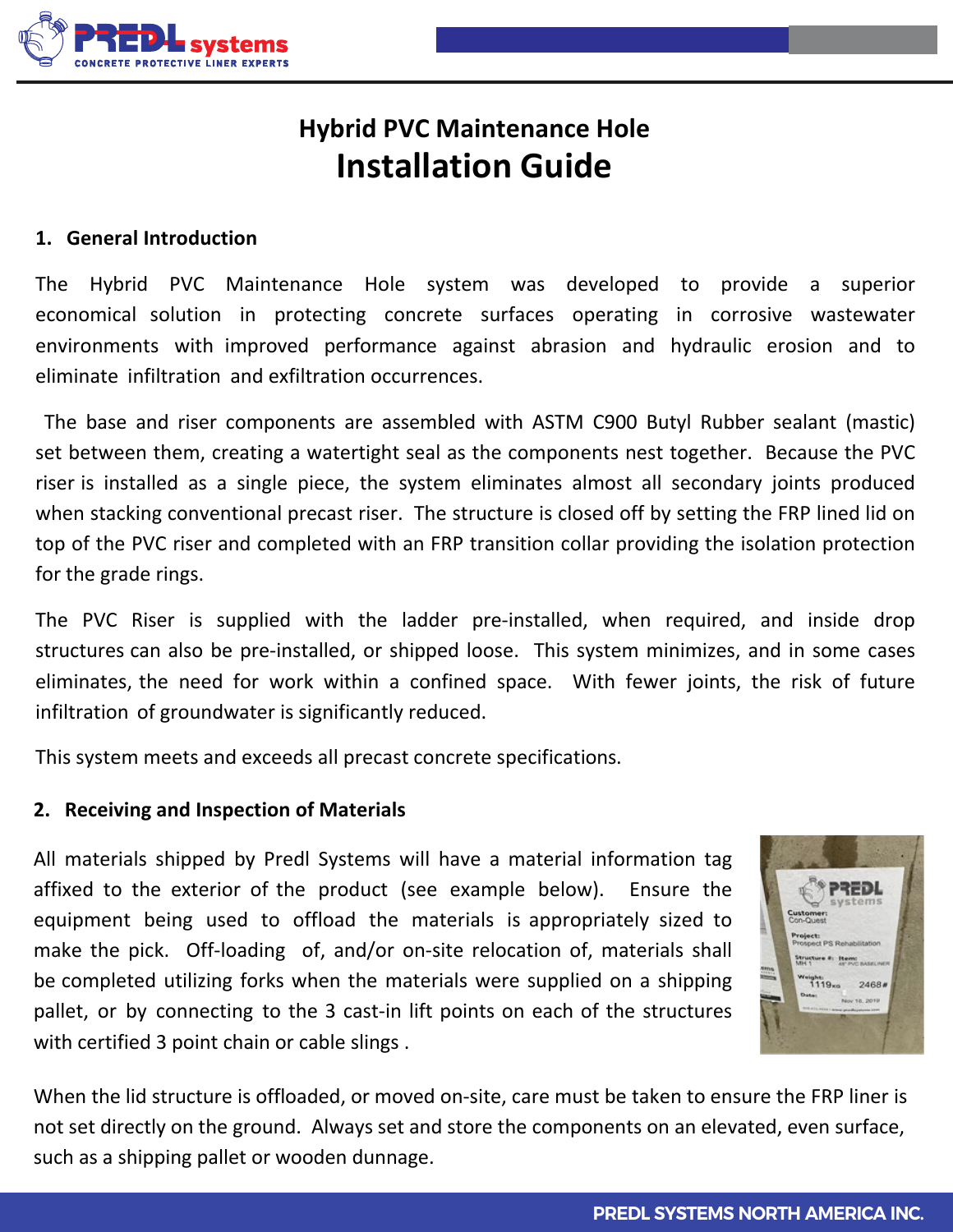





Prior to installation of any Predl Systems materials, inspect all components for shipping damage, specifically the FRP surfaces on the precast base and lid (pipe bells, bench platform, joint and riser interface surface).

If the FRP Liner has been compromised, contact Predl Systems immediately for assistance.

#### **3. On-Site Storage and Handling**

Lay-down of the precast components is best achieved by placing/storing each component individually. When space is limited, stacking of the components is acceptable; however, wood dunnage must be placed between the components. Prior to stacking, check the wood materials to ensure there are no protruding nails, rocks or other debris embedded in the wood surface that will directly impact the FRP Liner Surfaces. Always set and store the components on an elevated, even surface to avoid the possibility that the components could slide from their stacked position.

#### **4. Installation of PVC Maintenance Hole**

#### **a. FRP Lined Concrete Base**

PVC Maintenance Hole installation shall strictly follow Predl Systems' recommended installation procedures. In addition to these recommendations, local codes and specifications may apply and must be followed as applicable. Failure to adhere to these guidelines may impact the long term corrosion resistant properties and/or void the product warranty.

Excavation to grade and installation of appropriate ground control shoring at the Maintenance Hole location shall be completed to provide sufficient room for worker access around the Maintenance Hole. Excavation depth shall allow for a minimum of 150mm (6 -inches) of clear crush aggregate directly below the Maintenance Hole base for the purpose of adequate leveling. Prepare the base aggregate pad to the required regional specification and ensure the aggregate pad is sound and well compacted.

Set the precast Maintenance Hole base on line and grade, ensuring the benching is correctly oriented to the direction of flow. Should adjustment be required to achieve final invert, or leveling of the precast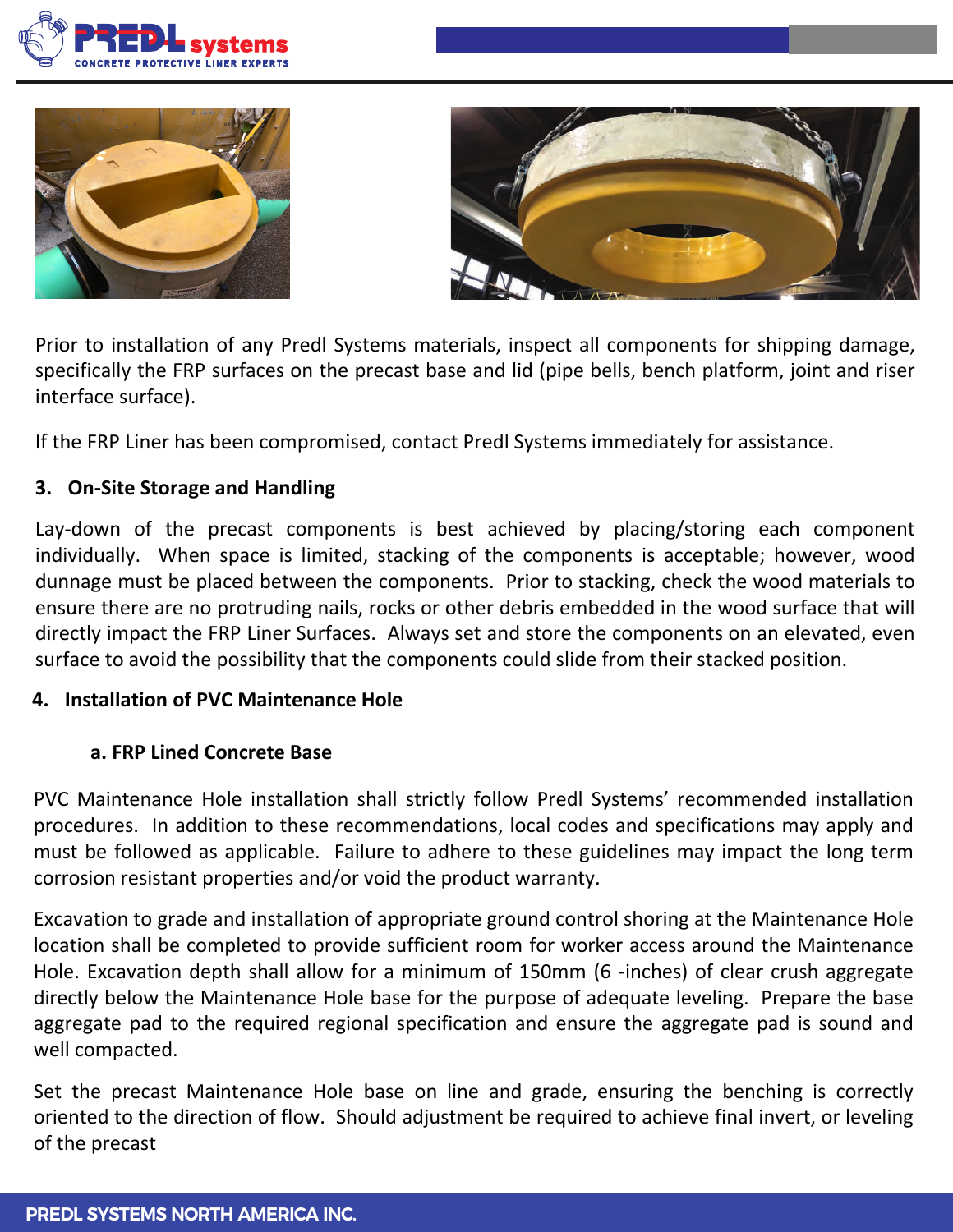

base, DO NOT apply pressure directly to any of the FRP surfaces with any excavation equipment. Remove the precast base from the trench, level the base aggregates by hand and then re-set the base. Confirm the base is set level with a 4' carpenter's level, and then connect sewer lines to the Maintenance Hole base.





Once the base is installed and connections completed, clean the FRP contact surfaces of any aggregate or debris with a clean cloth. Remove any substance that may affect riser mastic's ability to seal to the FRP baseliner surface. This may require washing and wiping clean the contact surfaces.

Set butyl mastic sealant around the joint surface where the riser will contact. Ensure ends of mastic are placed firmly together, but do not overlap.

#### **b. C-900 PVC Riser**

Ensure the overall cut height of the PVC Riser for the manhole is sufficient to accommodate for at least two concrete grade rings and a maximum of four grade rings or 12" (300mm); this will allow for adjustment of ring and cover at top of final grade. For cutting and PVC Riser handling refer to "**PVC Riser - Handling and Care**" document.

Lift PVC riser in place using the recommended "Crosby" style vertical lifting clamps. Check the bottom of the PVC riser spigot where the riser will contact the manhole base. Remove any substance that may affect riser mastic's ability to seal to the PVC riser surface. This may require washing and wiping clean the contact surfaces. Lower and nest the PVC Riser onto the manhole base and ensure the riser is set plumb and level. Confirm that a positive seal is established between the manhole base and the PVC riser. Check to ensure mastic has not been displaced and is effectively engaging riser and FRP joint surface. Apply external primer and joint wrap to PVC/ Precast Base Joint, following manufacturer's specifications.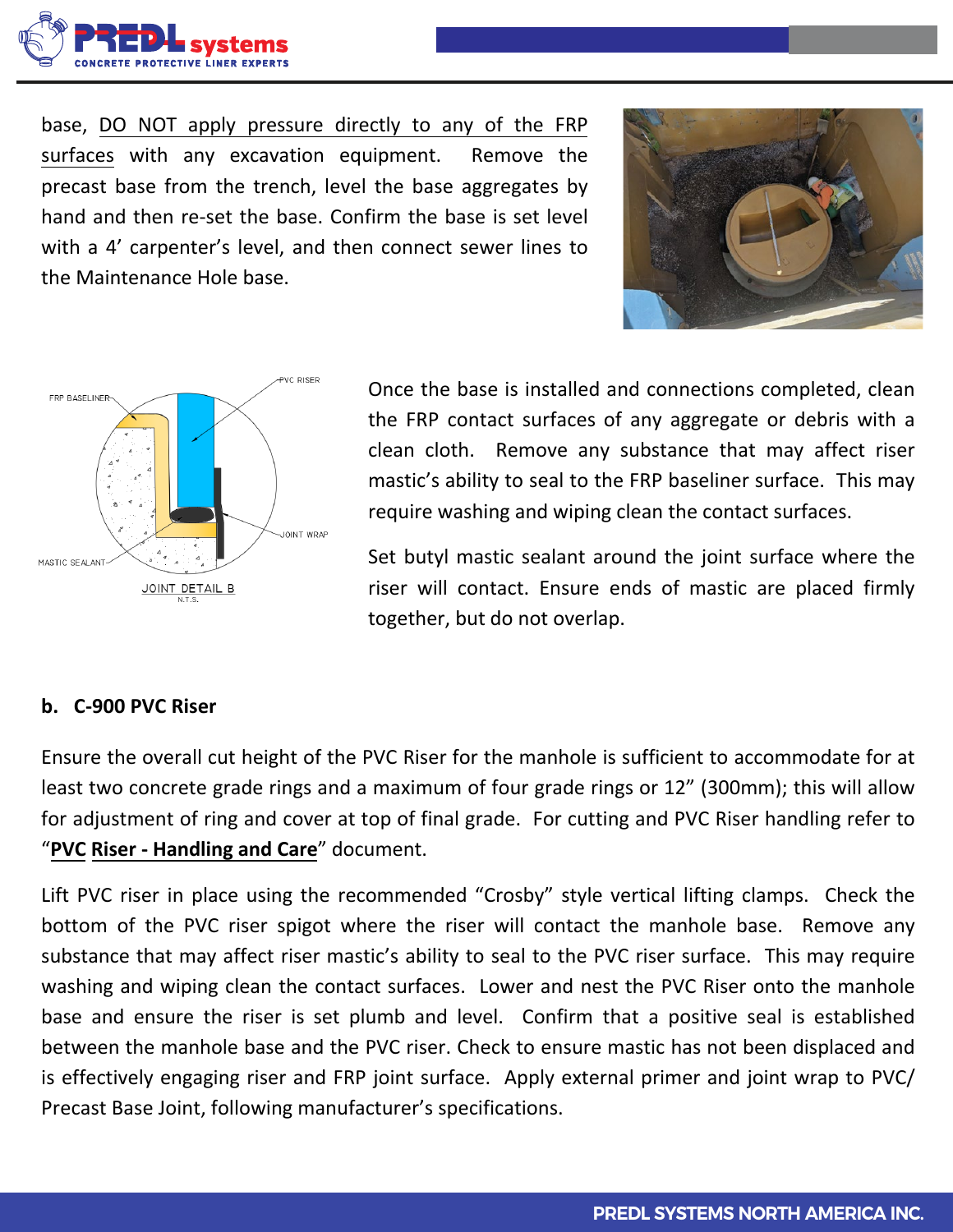

#### **c. FRP Lined Lid**

Lift the FRP Lined manhole lid section with a 3-point lift chain or cable sling, check that the lid is suspended reasonably level to reduce the risk of dislodging the mastic as it is lowered into position. Clean the FRP contact surfaces of any aggregate or debris with a clean cloth. Remove any substance that may affect riser mastic's ability to seal to the FRP baseliner or PVC riser surface. This may require washing and wiping clean the contact surfaces. Position the lid above the PVC Riser. Slowly lower the lid onto the riser.

To confirm that a positive seal is achieved between the manhole base, lid and the PVC riser, place wood dunnage across the top of the manhole lid and apply perpendicular downward force directly to the centre of the lid. If required, apply external joint primer and joint wrap to PVC/Precast Lid Joint, following manufacturer's specifications.



#### **d. Concrete encasement (as required)**

The Predl PVC MH is designed with the PVC riser as the primary structural member rated for H20 traffic loading. However, some jurisdictions require additional structural concrete for the riser section. If required, concrete and reinforcing shall be installed in accordance with local requirements and best practices. Concrete shall be placed in lifts not exceeding 3ft (914mm).

#### **5. Backfill of Structure**

Place a minimum of 600mm (24-inches) of loose measured backfill aggregate, measured from top of outflow pipe, around the entire manhole structure. Apply mechanical compaction to pipe bedding aggregate, to 95% Standard Proctor Density, unless otherwise approved by Engineer. Uniform compaction of the aggregate shall be completed; changing between opposite sides to ensure even pressure is applied from all directions.

#### **PREDL SYSTEMS NORTH AMERICA INC.**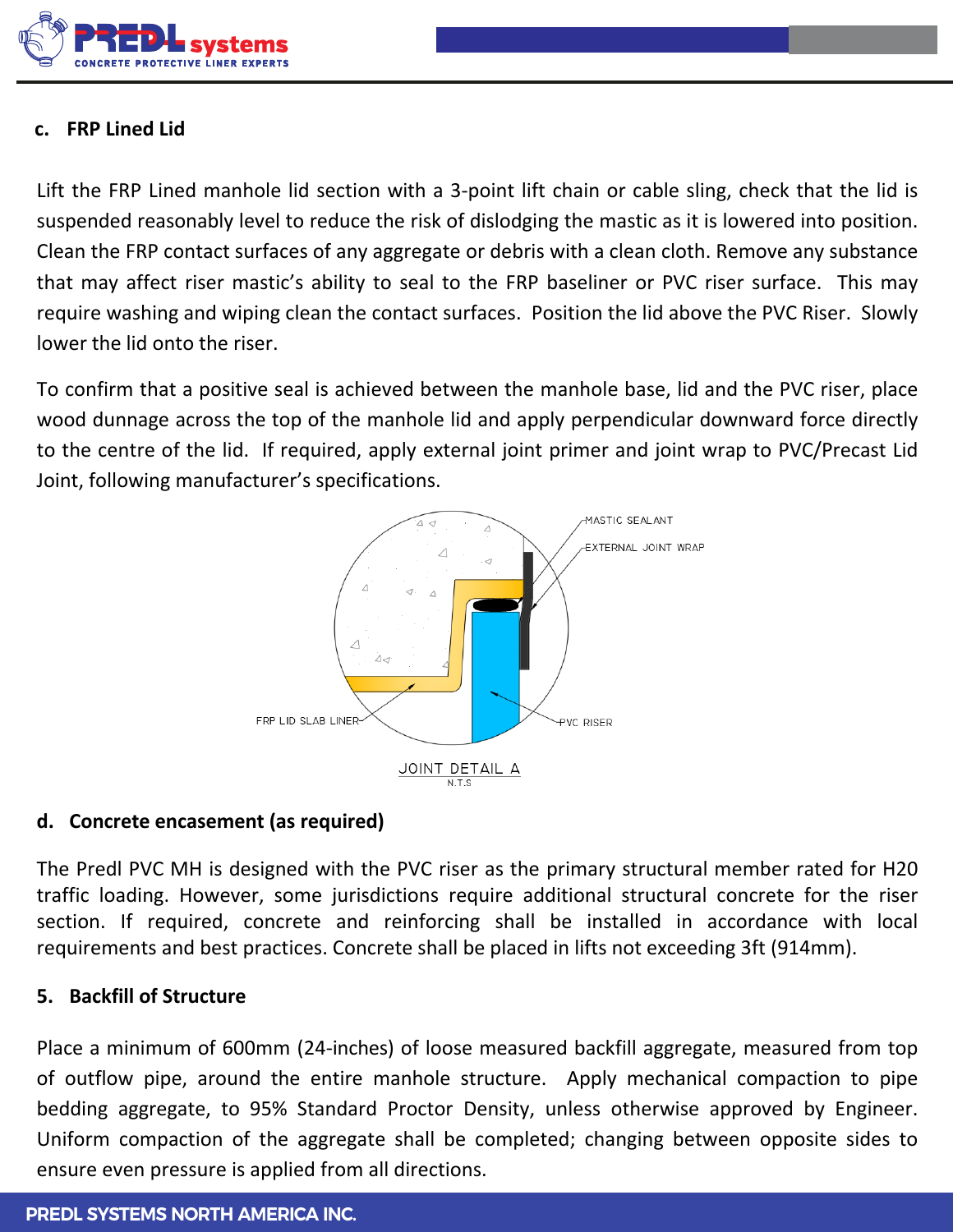

Below is a suggested compaction sequence to avoid potential wedging action against the PVC manhole structure.



Once this initial material has been placed, and compacted, place a cover over the lid access opening. This will assist in preventing aggregate material spillage into the sewer and manhole structure during placement and compaction of subsequent backfill layers. Backfill and compact trench to approximately 50mm (2 –inches) below top of lid slab surface in lifts heights permitted by the local specification. Ensure that compaction next to the PVC Riser follows the suggested compaction sequence to avoid potential wedging action against the PVC manhole structure.

#### **6. Installation of Grade Rings and Telescopic Access Collar (TAC)**

To finish the manhole structure, and to bring the access opening to grade, install the TAC gasket into the notch built into the lid's FRP liner, as shown below. Once installed, apply a light coating of pipe lubricant to the contact surface of the TAC rubber gasket.

The top of the PVC manhole can now be brought to proper grade, for receiving manhole frame and lid. No more than four courses precast concrete grade rings, to a maximum of 300mm (12 –inches) from the top of the lid, shall be used. Once the grade rings are stacked, insert the telescopic FRP collar through the grade rings until the TAC's top flange sits flush with the top grade ring surface.

Apply a coil of rubber butyl sealant (recommended product: Conseal CS-102) to the inner radius of the TAC and set casting frame and lid onto the top of the structure.